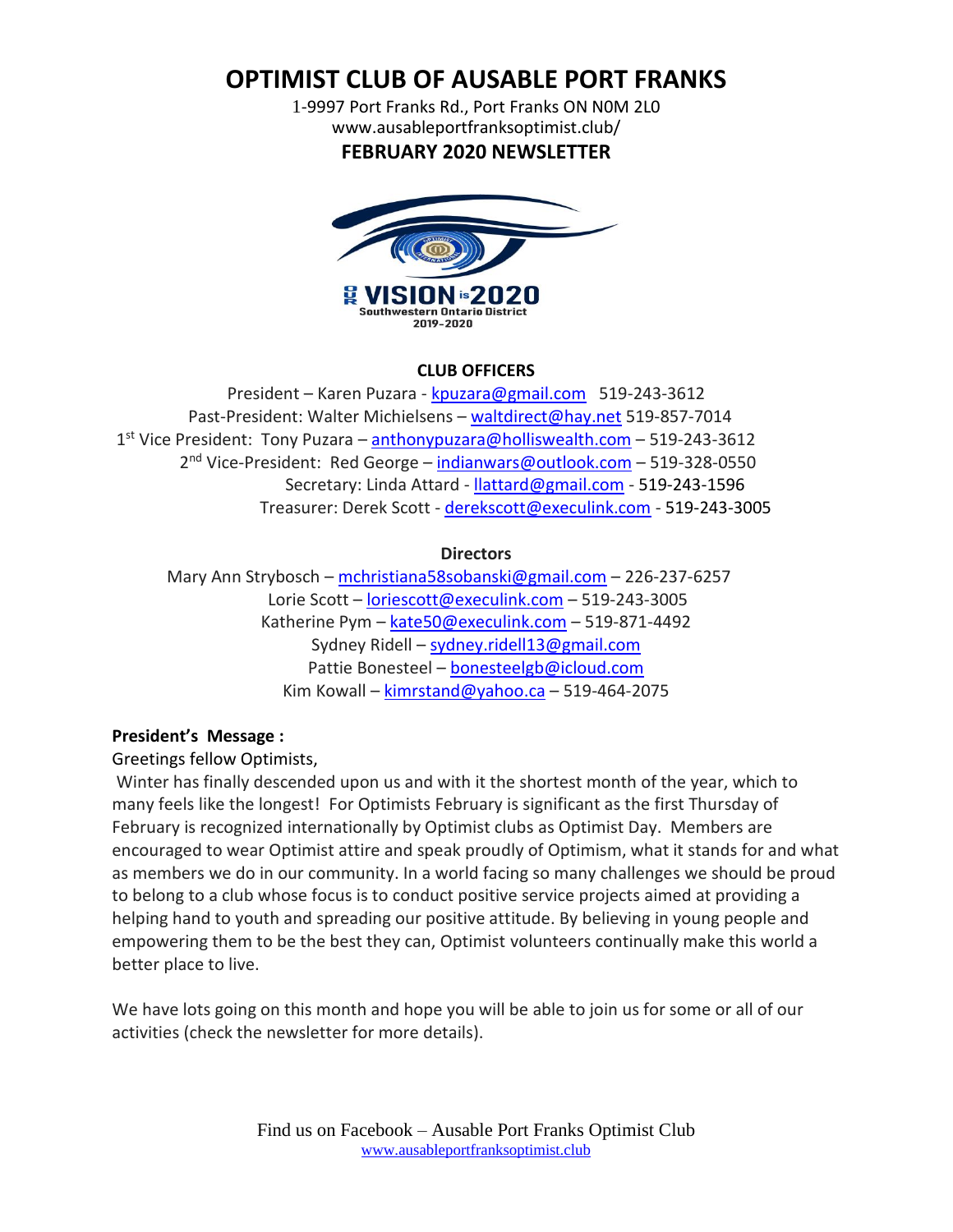Earlier this month I was honoured by my fellow board members to be nominated to assume the role of President of the Ausable Port Franks Optimist Club. I look forward to working together with everyone in our club to continue to make a difference in our community.

Finally, on behalf of all our membership I wish to thank our past president Fran Bell for her service as President and for all she has done as a member of our club over the past years.

Yours In Optimism Karen Puzara President

#### **FELLOWSHIP:**

We send our condolences to the Michielsens family on the passing of their Dad, Willy in December and Mom, Agnes in January.

Birthday wishes go out to Optimist Members celebrating in February: Janet Waite - 3<sup>rd</sup>, Tanya Smith – 4<sup>th</sup>, Ron Huxley – 6<sup>th</sup>, Kalvin Thornton – 16<sup>th</sup>, Lyette Audet – 17<sup>th</sup>, Hannah Michielsens – 24th .

#### **MEMBERS**

No new members to report at this time but please talk up Optimist to your friends and neighbours.

# **Meat Raffle – 3 rd Saturday of the month from Sept – May – Next date is February 15th**

Grogs Restaurant from 2 pm to 4pm

A strip of tickets for 24 draws is \$10.00. Prizes include meat, eggs, lottery tickets and various gift prizes. We also hold a 50/50 draw at a cost of 3 tickets for \$5.00. Come out and support the club or send your money and someone will be nice enough to watch your tickets and give you a shout if you are a winner

*Looking for a new chairperson of this event – please contact Derek*

# **Soup-er Sundays – Come out and enjoy giant board games and have a hot lunch**

On February 23rd come to the Port Franks Community Centre – West Wing. This is open from noon until 3:00 to families and individuals looking for a way to spend a few hours on a Sunday afternoon. Lunch is optional at \$5/\$10 for a family – soup, beverages, desserts, buns.

**Coffee Time at the Thedford Manor – 2 nd and 4th Thursdays of each Month and 2nd Sunday** Drop in and splease inote<sup>sthat</sup> this has love in discontinued: Thursday dates are February 13<sup>th</sup> and 27th. The next Sunday tea is February 9<sup>th</sup>.

# **Arts and Stuff on Wednesdays**

Tell anyone you know that the Optimist Hall is open from 6:00 pm-9:00 pm for drop in Art and creative activities. This is a good social time and the kids love it. You don't have to be a member to come out and enjoy this time with Community members. Lots of supplies available and you get to keep the mess out of your house,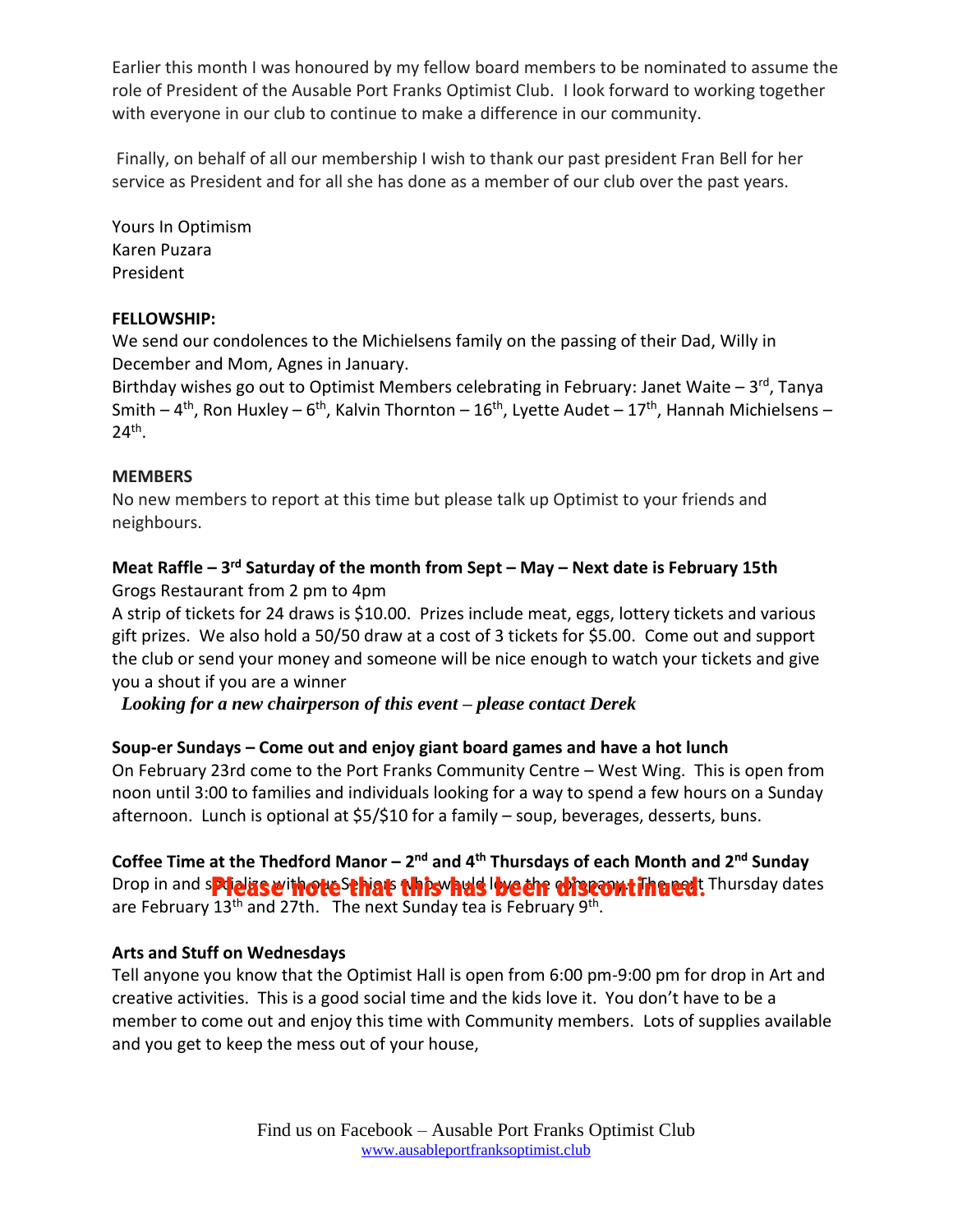# **Family Day Skate – Legacy Centre – Thedford – February 17th – 12:30-2:30**

Free Skate with complimentary Hot Chocolate and Popcorn. Our Optimist Club has cosponsored this event with Lizzy's Country Café and Catering and the Municipality of Lambton Shores.

# **Free to Create – Youth Art Exhibit – May 2 nd and 3rd 2020**

It isn't too early to register your child – aged 5-18 years of age. The cost to register is \$15 and a kit is provided with a canvas, paints and brushes.

The Artist is free to use these supplies or something else that they want to use to express their artistic side. You can stop into the hall any Wednesday from 6:00-9:00 pm to register with Sonja or contact Linda Attard – [llattard@gmail.com.](mailto:llattard@gmail.com) Please let your family and friends know as this is open to anyone (you do not have to live or vacation here).

#### **Upcoming Meetings:**

**All members are encouraged to attend these meetings and you are welcome to bring a guest!** 

**Dinner meetings are held the first Tuesday of each month in the Community Centre main hall.** The next Dinner Meeting will be on February 4<sup>th</sup> at the Community Centre. This will be a pot luck dinner which is always so good! The Social starts at 6:30 and dinner follows at 7:00 pm. An email will go out later to determine who is coming for set up purposes.

**Board Meetings are normally held the 2nd Tuesday of each month at 6:30 pm in the Optimist Hall – upstairs at the Community Centre (or downstairs in the West Wing Hall). We would love to have members come to these meetings with ideas and comments. You don't have to sit on the board to be there. They are open to any member and you will have a vote.** The next meeting will be on February  $11<sup>th</sup>$  in the West Wing of the Community Centre. We should be back upstairs in our Hall for March.

**Breakfasts - every other month – 3 rd Sunday – Butler's Restaurant – West Ipperwash Rd.** The next breakfast will be on March  $15<sup>th</sup>$  and calls and/or emails will be made to confirm attendance.

# **Zone Meetings and Conferences:**

Second Quarter Conference and Training – February 21<sup>st</sup> and 22<sup>nd</sup>, 2020 – Holiday Inn Hotel and Conference Centre – Sarnia/Point Edward Third Quarter Conference and Training – April 24<sup>th</sup> and 25<sup>th</sup> – Retro Suites – Chatham

SWONT Annual District Convention – August 21st, 22nd, 23rd – 39th Annual – Best Western Stoneridge Inn, London

# **Miscellaneous:**

"Like" the Optimist Club of Ausable Port Franks Facebook Page to see pictures of events and up to date happenings with our club. **Check out the new and improved Web Page (special thanks to Janice Cuckovic!). If you are at events please remember to take pictures and send them to Janice for the Web Page. [petarandjanice@gmail.com](mailto:petarandjanice@gmail.com)**